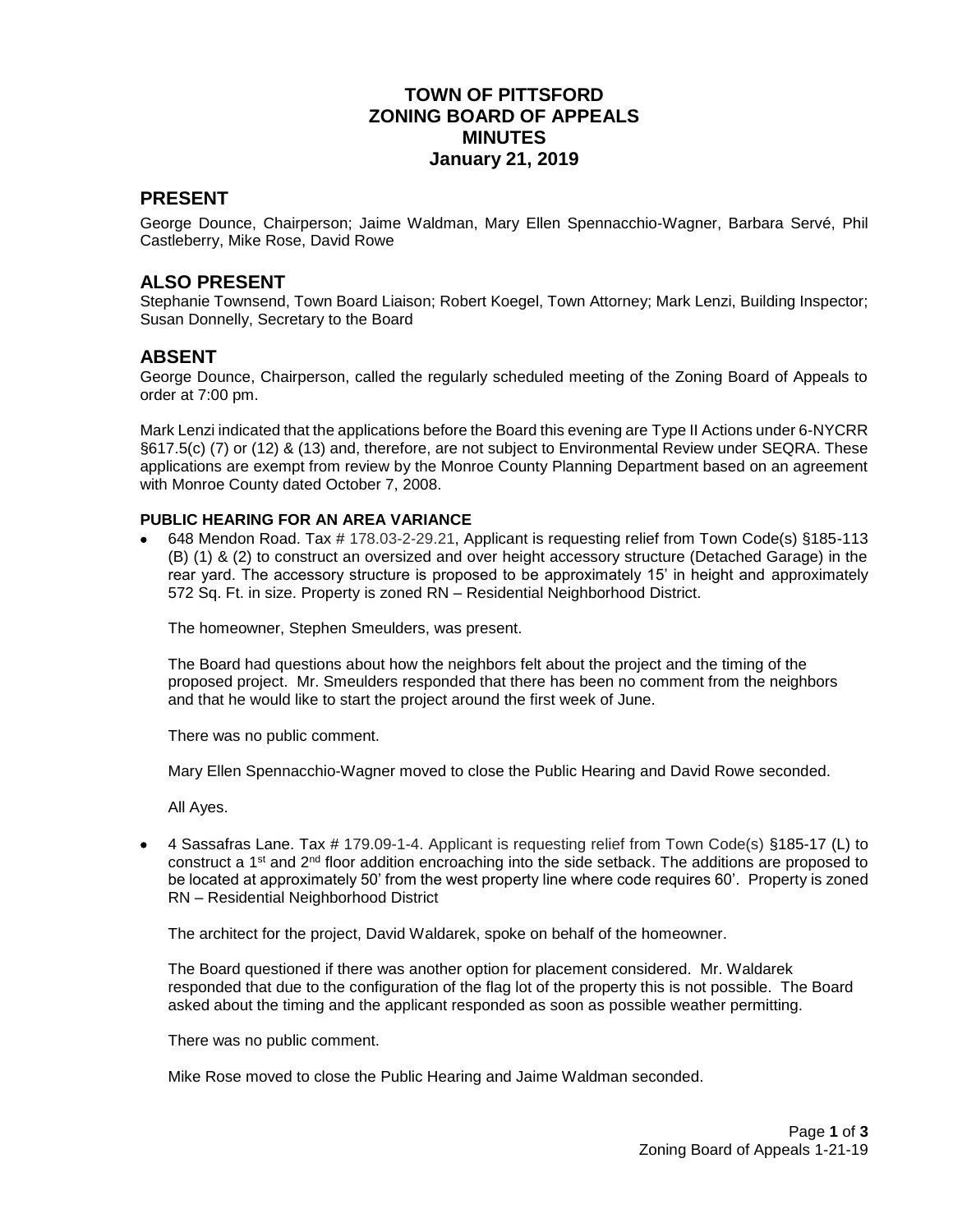All Ayes.

 255 Woodland Road. Tax # 150.20-2-21. Applicant is requesting relief from Town Code(s) §185-17 (E) to construct a garage addition encroaching approximately 5 feet into the side setback. The required minimum side setback for this property is 10'. Property is zoned RN – Residential Neighborhood District

The homeowner, Taylor Wold, was present to discuss the application with the Board. He stated he would be doing his own work on the project. The original garage is on a slab and will be turned into a mudroom.

There was no public comment.

Phil Castleberry moved to close the Public Hearing and Barbara Servé seconded.

All Ayes.

### **DECISION FOR 648 MENDON ROAD – AREA VARIANCE**

A written Resolution to grant the area variance for 648 Mendon Road was moved by Phil Castleberry and seconded by Mary Ellen Spennacchio-Wagner.

Chairman George Dounce called for a roll call vote.

| Michael Rose voted                  | aye    |
|-------------------------------------|--------|
| Barbara Servé voted                 | ave    |
| Jaime Waldman voted                 | ave    |
| David Rowe voted                    | absent |
| Mary Ellen Spennacchio-Wagner voted | ave    |
| George Dounce voted                 | ave    |
| Phil Castleberry voted              | aye    |

The approved Resolution contains the following Specific Conditions:

- 1. This variance is granted only for the plans submitted and prepared by the Applicant dated November 17, 2018.
- 2. The construction is to be completed by December 31, 2020.
- 3. This application is subject to the approval of the Design Review & Historic Preservation Board.

## **DECISION FOR 4 SASSAFRAS LANE – AREA VARIANCE**

A written Resolution to grant the area variance for 4 Sassafras Lane was moved by Mary Ellen Spennacchio-Wagner and seconded by David Rowe.

Chairman George Dounce called for a roll call vote.

| Michael Rose voted                  | aye    |
|-------------------------------------|--------|
| Barbara Servé voted                 | ave    |
| Jaime Waldman voted                 | ave    |
| David Rowe voted                    | absent |
| Mary Ellen Spennacchio-Wagner voted | ave    |
| George Dounce voted                 | aye    |
| Phil Castleberry voted              | aye    |